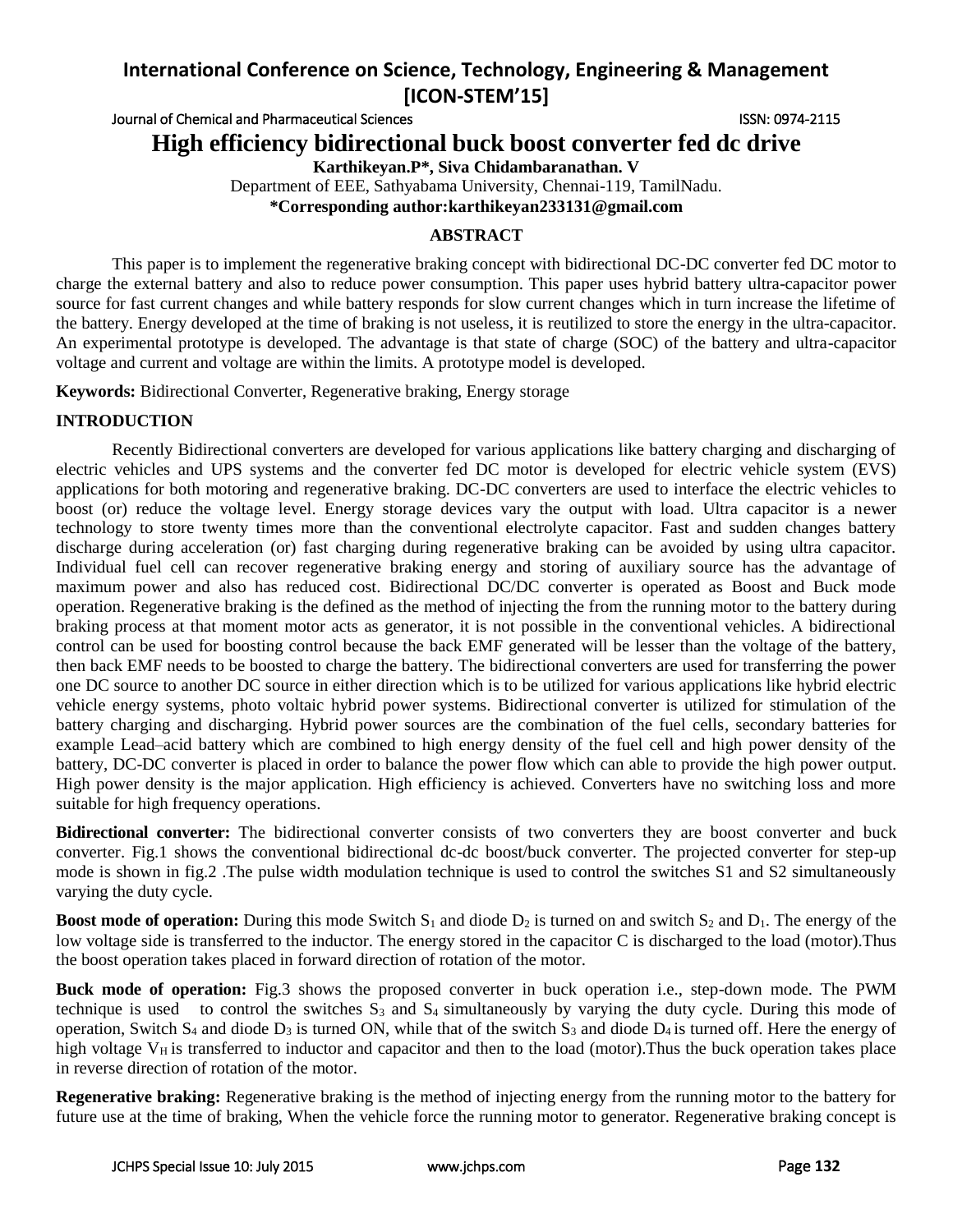#### Journal of Chemical and Pharmaceutical Sciences ISSN: 0974-2115

utilized to recycle the energy in an efficient way. Usually when power is cutoff from the supply then motor will also losses it supply then due to kinetic energy flywheel gets rotate for sometimes even after the power supply is cut off then energy will be getting stored in the form of back emf in the motor. This back emf produced during the braking is again restored in the battery for future use. Usually in the conventional electrical vehicles Regenerative braking is not utilized. The reason for going regenerative braking is that driving range obtained is more rather than the mechanical braking. Whenever motor starts rotating in reverse direction then motor acts as a generator getting only the mechanical energy and then converting it into electrical energy to be stored in the battery in the form of a capacitor. Here the voltage stored in the capacitor is to used whenever required. Compared with the mechanical braking of the efficiency obtained from the regenerative braking is more.

#### **RESULTS**

The fig.8 shows the simulation diagram of bidirectional converter with a DC motor drive in which it consists of a DC source along with the input sense and an inductor connected in series with a bidirectional converter acting as a boost converter. Here two MOSFETs are triggered by PWM pulses generated by a PWM circuit. The scope 4 is obtained for the input voltage along the DC source. On the other hand there is a capacitor on the left end along with the voltage sense which is connected in series with an inductor for storing the energy, which is connected in series with a bidirectional converter which consists of two MOSFET's which are driven by the MOSFET gate driver circuit in which all the MOSFETS are triggered by the PWM pulses generated by a PWM circuit. The scope 1 can be obtained for the voltage across the capacitor. The pulse generation for whole DC-DC converter can be viewed in the scope 9.A capacitor is connected across the two bidirectional converters in which the output voltage is obtained in the scope 2.A self-excited DC motor is connected across the bidirectional converter for forward and reverse direction of the rotation. Here the selfexcited DC motor acts as a load of the circuit. The speed of the motor during the motoring and regenerative braking can be obtained from the scope 6.There is a two circuit breakers are connected in series with DC source at the input side and another in series with the capacitor for preventing any short circuits. Again a circuit breaker is utilized to prevent any short circuit across the DC motor. A timer is attached at the input side in order generate the signal changing at specified times. Here scope 3 is used for getting all the outputs in a single scope, where the input voltage of the DC source, motor speed, battery voltage, output voltage. The bidirectional buck boost converter fed DC drive is simulated using Matlab and the results are presented.

**Input voltage of the battery:** The input voltage of the battery is shown in Fig.4.The result shows that upto motoring mode of operation, voltage is constant and after regenerative braking occurs the voltage starts reducing.

**Output voltage:** The output voltage waveform is shown in Fig.5. From the results it is clear that voltages starts gradually increasing from zero then attains the steady state output up to the motoring mode of operation then after the regenerative braking occurs, the voltage starts decreases and attains stabilized voltage after braking.

**Speed of the motor:** The speed of the motor is shown in the Fig.6.The results shows that the speed of the motor starts increasing from zero speed and reaches the maximum and attains the normal speed up to motoring mode of operation and starts gradually decreasing during regenerative braking operation and after sometimes the speed the motor reaches to zero.

**Battery voltage:** The battery voltage waveform is shown in Fig.7. The results shows that initially battery voltage is zero up to the motoring mode of operation and whenever the regenerative braking occurs the battery starts to charging from zero volts and attains the voltage of above 60 volts to reuse it again.





**Fig.1.Conventional bidirectional converter Fig.2.Boost converter**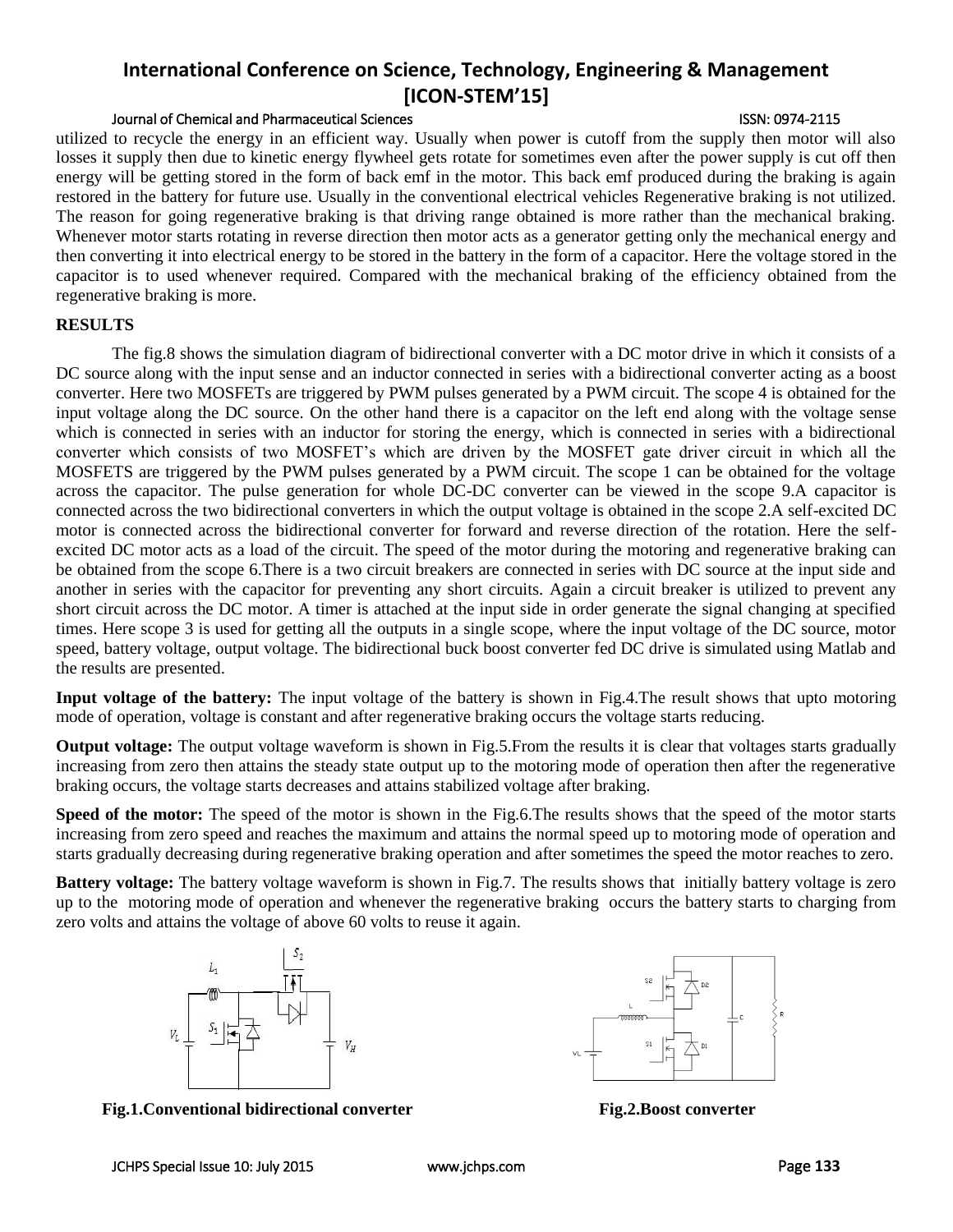#### Journal of Chemical and Pharmaceutical Sciences **ISSN: 0974-2115** ISSN: 0974-2115



### **Fig.3.Buck converter**



#### **Fig.4.Input voltage of the battery**



## **Fig.5.Output voltage of the converter**



**Fig.6.Speed of the motor**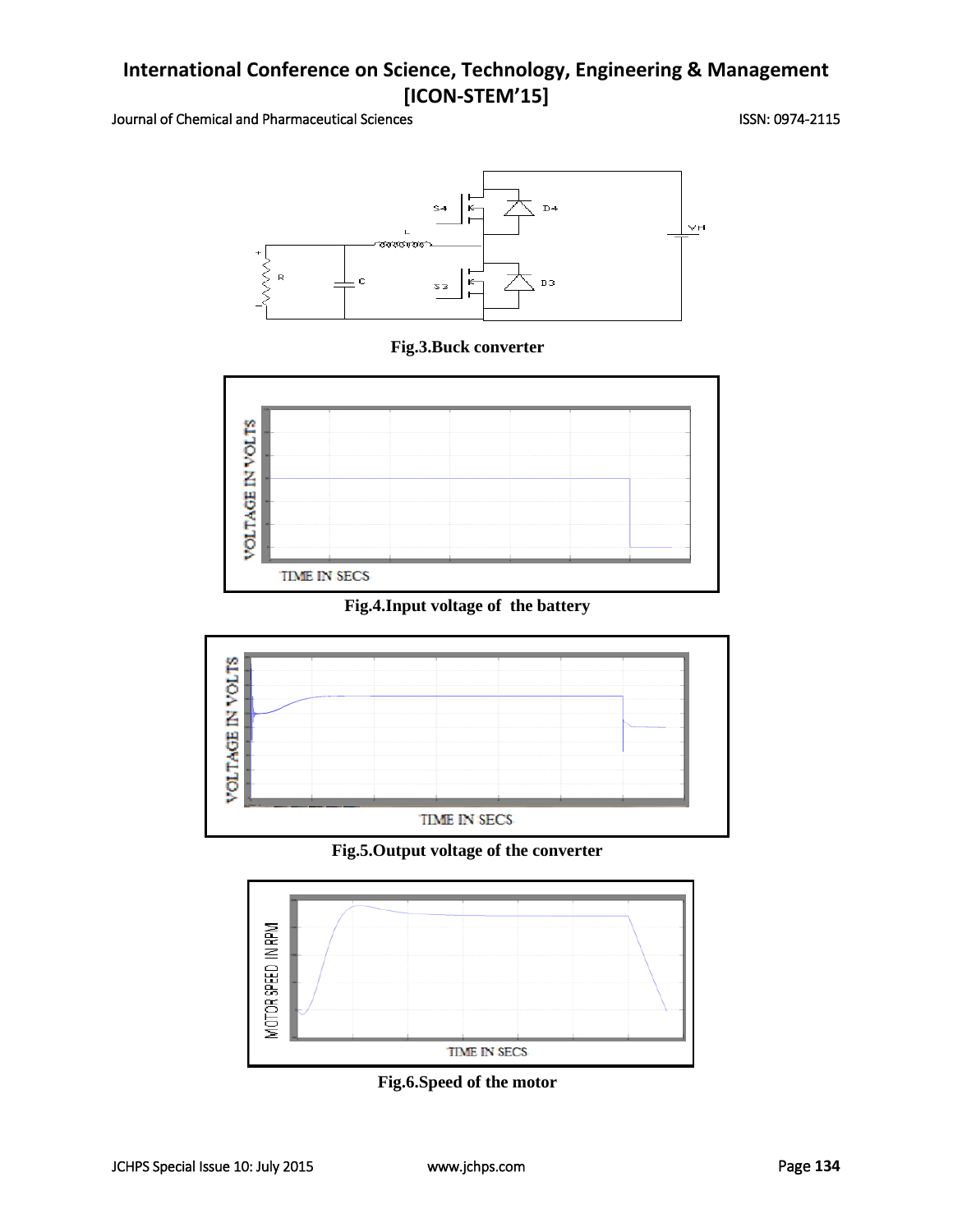Journal of Chemical and Pharmaceutical Sciences ISSN: 0974-2115



### **Fig.7.Battery voltage**



**Fig.8. Simulation diagram of the bidirectional converter with a dc motor drive**

#### **CONCLUSION**

In this paper Bidirectional buck boost converter is simulated using MATLAB simu link and the results are presented. The result shows that the output voltage waveform is smooth without ripple. High efficiency is achieved with a battery voltage. The converter have reduced switching losses, less power consumption and recharging of battery is achieved at the time of braking. The main important advantage is all driving, charging are estimated in the single embedded system. Fast current changes reducing the lifetime of the battery can be controlled by means of capacitor used.

### **REFERENCES**

Bo Long, Shin Teak Lim, Ji HyoungRyu, Kil To Chong,Energy-Regenerative Braking control of Electric vehicles using Three-Phase Brushless Direct Current Motors, Energies,7, 2014, 99-114.

Indira.D, Sivachidambaranathan.V andSubhransuSekhar Dash, Closed loop Control of Hybrid Switching Scheme for LLC Series-Resonant Half-Bridge DC-DC Converter, proceedings of the Second International Conference on Sustainable Energy and Intelligent System (SEISCON 2011), IET Chennai and Dr.MGR University, 2011, 295-298.